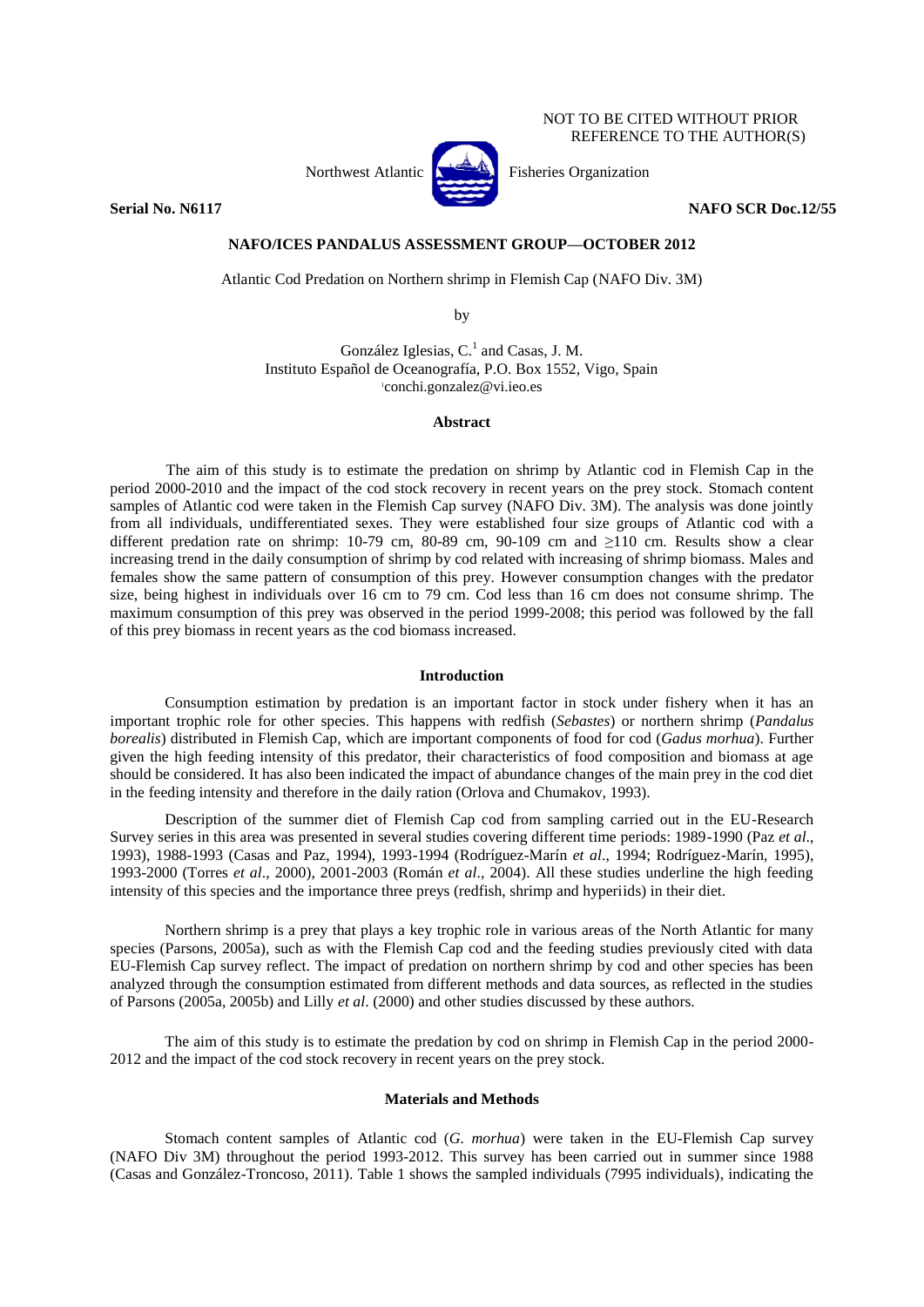length range (total length to the nearest lower cm) by sex, depth range of sampling, and individuals with stomach content (7590). Table 2 shows the number of cod individuals with shrimp (*P. borealis*) presence in the stomach contents (2181 individuals) and sample characteristics in relation to size range of predator and depth of samples. Food sampling was not carried out in 2007, 2009 and 2011.

Samples were gathered through a random sampling stratified by sex and predator length. Cod individuals were grouped by size ranges of 10 cm (0-9, 10-19, 20-29, 30-39 cm, etc), sampling 50 females and 50 males by length range and year. The sampling was carried out on board during the survey and the volume of the stomach content was measure using a trophometer (Olaso, 1990), and the percentage of each prey in the total volume was recorded.

Two indices were used to analyse the feeding activity:

Feeding Intensity Index (FI): percentage of individuals with stomach content.

$$
FI = \frac{n}{N}100
$$

where *n* is the number of individuals of cod with stomach content and *N* is the total number of individuals sampled.

 Mean Weight Fullness Index (MWFI): percentage of stomach content weight in terms of the predator weight.

$$
MWFI{=}\frac{\displaystyle\sum \frac{W_{sc}}{W_{p}}100}{n}
$$



Shrimp consumption was measured also with both indices: FI*shrimp* and MWFI*shrimp*. The first indicates the percentage of individuals of cod who eat shrimp, and the second index quantifies the mean amount (g) of shrimp consumed per 100 g of wet weight of predator.

Differences between sexes in FI index values (according to the frequency of empty stomachs, stomachs with shrimps and stomachs with other preys) were tested with  $\chi^2$  test. Also the differences between sexes and length in MWFI*shrimp* values were tested with Kruskal-Wallis test.

Ontogenic changes of cod in the feeding on shrimp was determined using Bray-Curtis similarity matrix applying a square root transform and cluster analysis through group average.

The approach to estimate the predation on shrimp by the Atlantic cod was:

- 1) Calculate the percentage of this prey (MWFI*shrimp*) regarding the total consumption (MWFI).
- 2) We have not own cod daily ration information, so we use the value indicated in the review of Livingston and Goiney (1984) obtained by Braaten and Gokstad (1980) with a mean value 1.9. The mean value is more suitable to the following considerations:
	- Cod eats shrimp and other foods throughout the year but diminishes the feeding intensity in winter (Albikovskaya and Gerasimova, 1993), however we assume a constant shrimp mortality rate by predation throughout the year.
	- Daily ration varies with size but nevertheless we apply the same daily ration to all individuals.
- 3) Knowing that the daily ration is the daily food amount (g) that an individual needs for every 100 g of body weight, we assume that the percentage of MWFI*shrimph* regarding the MWFI at the sampling time could be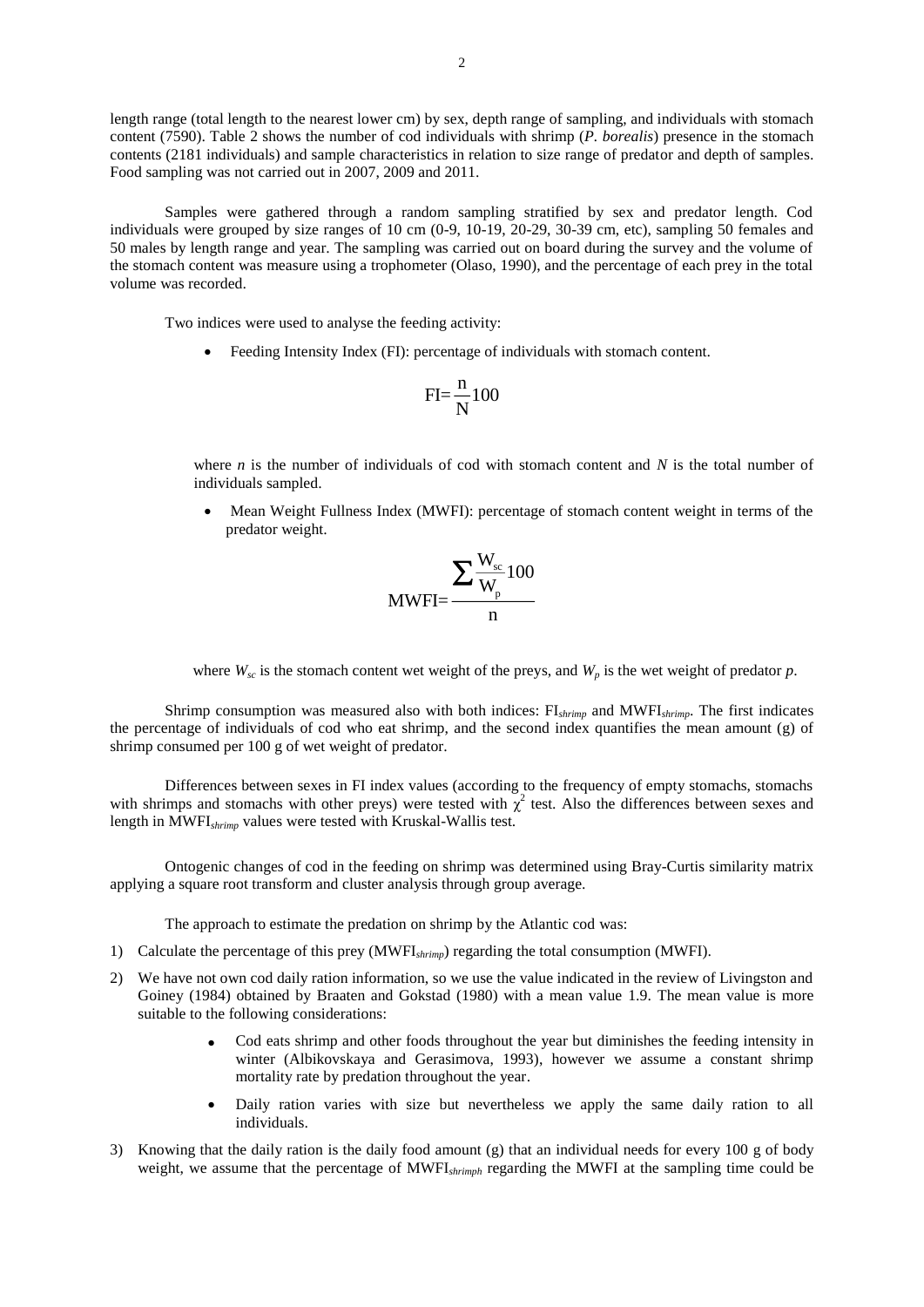applied to daily ration to estimate the daily consumption of shrimp by cod. It was assumed that the percentage obtained in EU summer survey, is constant throughout the year.

## **Results**

**Feeding Intensity of Atlantic cod and feeding percentage on shrimp (FI***shrimp***)**. Atlantic cod showed a general high feeding intensity (average 95%) in the period corresponding to summer in Flemish Cap (Table 3). Males and females showed a similar pattern and no significant differences were found between them when the number of empty stomachs, with shrimp as prey or with other prey was considered (Table 4).

In the studied period 27% individuals sampled ate shrimp on average. Feeding intensity on shrimp was low between 1993 and 1995; increased after 1995 and staying at high values between 1998 and 2006 with the exception of 2004. Since 2006, consumption of this prey decreased year by year to the lowest value for the current year 2012 (Table 3 and Figure 1).

The sudden drop of FI*shrimp* in 2004 coincided with the increase in the presence of hyperiids in the stomachs of cod. A similar process is observed in the early years of the period analyzed, however, the response between both prey in the last years has not been the same (Figure 1).

**Shrimp consumption by cod (MWFI***shrimp***)**. The quantitative predation index on shrimp MWFI*shrimp* showed a similar pattern to FI*shrimp*. It was low before 1995 and increased later staying variable at high levels from 2000 to 2006. Since 2006 the shrimp consumption by cod decreased year after year to lowest value estimated in 2012. This picture is in general agreement with the total and female biomass of shrimp estimated by the EU surveys (Figure 2).

As the FI<sub>shrimp</sub> the MWFI<sub>shrimp</sub> did not show significant differences by sexes ( $\chi^2$  <sub>(1)</sub> = 3.35, p>0.05). However the consumption of shrimp by cod showed differences between the different cod size groups considered ( $\chi^2$ <sub>(10)</sub> = 377.5, p lextings 0.01). Four size groups of cod were distinguished from the cluster analysis carried out on Bray-Curtis similarity matrix at an arbitrary similarity level of 90%: 10-79 cm, 80-89 cm, 90-109 cm and  $\geq$  110 cm (Figure 3).

**Estimate of daily and annual shrimp consumption by Atltantic cod population**. Table 5 shows the shrimp rate consumption (MWFI*shrimp*) observed in the EU survey sampling, and their percentage as regards total food (%MWFI*shrimp*) in the four size groups considered. Also is calculated the daily shrimp ration assuming the mean daily ration of 1.9 g of food per 100 g of predator per day.

From that table it can be observed the high level of predation on shrimp by cod sizes between 10 and 79 cm from 1999 to 2008; the predation on shrimp by cod with sizes of 80 to 109 cm only was important between 2001 and 2003 and was minimal in those specimens bigger than 110 cm.

Table 6 shows the estimated biomass of Atlantic cod at different ages based on the 2011 assessment results (González-Troncoso and Vázquez, 2011). These results correspond to the begining of the year and they were transformed at middle of the year adding the initial and final year biomass and dividing by two. To estimate the daily shrimp consumption by cod age groups, the mean year biomass at age was multiplied by the value obtained by applying the daily ration of shrimp as percentage (MWFI*srhimp*) to the assuming daily ration for cod (1.9 g of food per 100 g of predator per day). Finally, the daily consumption of shrimp was raised to the annual consumption assuming a constant rate.

Figure 4 shows the shrimp biomass consumed by cod ages 1-8 + estimated by MWFI*shrimp* and the female shrimp biomass estimated from EU research survey on Flemish Cap both average standardized. It can be observed as the increase of shrimp consumed by cod from 2005-2010 is associated with the declining of shrimp female biomass in that years.

#### **Discussion**

The feeding studies on cod in Flemish Cap show the high feeding intensity experimented in summer during the studied period (Paz *et al*., 1993; Casas and Paz, 1994; Rodríguez-Marín *et al*., 1994; Rodríguez-Marín, 1995; Torres *et al*., 2000; Román *et al*., 2004). However when it is analyzed one of its most important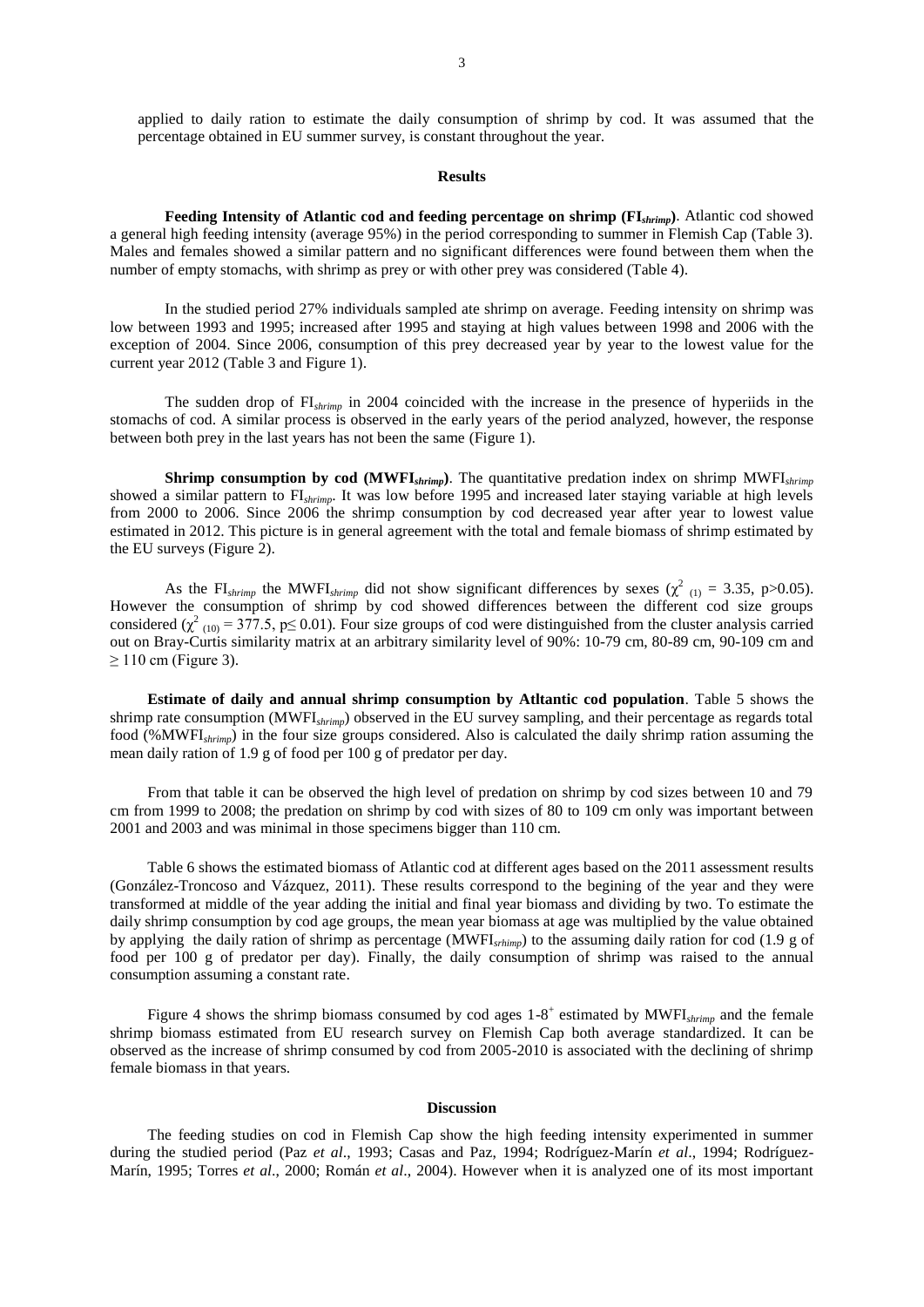prey (Northern shrimp), only 27% of the sampled cod showed this species between their preys. This relative low value is the result of a strong variation along the years. So shrimp was of little importance in the early years of the series (1993-1995), it was outstanding between 1998 and 2006 to return to minimum values in the recent years.

In a general picture, the high presence of shrimp in the cod diet between 1998 and 2006 coincides with the increase of the shrimp biomass. On the contrary when the shrimp biomass declines its importance as prey in the cod diet decrease too. The exception of this pattern in 2004 was probably due to changes in the spatial distribution of cod to shallower depths where the greatest abundance of hyperiids favours their occurrence in the diet.

Males and females of cod showed a similar feeding pattern. However the predation on shrimp changed with size and therefore the changes in the abundance of different size or age groups of cod could to provoke changes in the shrimp biomass. Particularly after recovery of the cod stock in recent years (González-Troncoso and Vázquez, 2011). The cod with size below 16 cm does not eat shrimp; this size was similar to observed by Lilly (Lilly *et al.*, 2000) for the northeast cod stock in Newfoundland. The shrimp is a very important prey for cod sizes ranged between 16 and 79 cm (age groups 1 to 6). Beyond 80 cm it change the trophic habits to more piscivorous diet mainly on redfish (González-Iglesias *et al*., 2012). These changes in the diet at different sizes or ages (<3, 3-5 and  $\geq$  6 years old) have already been cited in the past (Paz *et al.*, 1993).

We find a correspondence between the biomass increase of shrimp and the bigger consumption of this prey by the cod, where the availability of this prey determine their feeding behaviour (Paz *et al*., 1993; Floeter and Temming, 2003). This situation is reversed as cod biomass increases in the recent years.

The absence of predators and preys with a particular size can interact in the trophic dynamics and to explain the increase of the consumption rates by predator and the prey biomass simultaneously. The low biomass of cod age groups 1-6 (10-79 cm) in the period 2000-2006 could have caused a relatively low mortality of shrimp due to predation and this way to permit the high level of biomass of this prey and the high rates of cod consumption. The subsequent increase in the biomass of cod groups (1-6 years old), initiated in 2005-2006, and very remarkable from 2008, marks the beginning of an opposite process, corresponding to the drop in shrimp biomass, and so in a minor importance in the cod diet.

The average daily consumptions (g /100 g predator per day) of shrimp by cod were: 0.39 for cod sizes between 10-79 cm, 0.18 for sizes between 80-89 cm and 0.04 for cod  $> 90$  cm. These values are similar to the estimated by Lilly *et al*. (2000) for the northern cod stocks (2J+3KL): 0.31(g per day), 0.19 y 0.05 considering the same size groups.

In spite of this general dependence between shrimp and cod biomass, a different pattern was observed from 1993 to 1997, a period with low biomass of both predator and prey, and where the cod feeding was mainly represented by the hyperiids consumption. Lilly *et al*. (2000) and Parsons (2005b) also advance this shrimp-cod biomass relationship but they did not reach a clear conclusion. Others factors (climate, biomass of others predators, fishing, etc.) can interact in the dynamics of shrimp population as well the methodological aspects in the estimate of daily consumption.

## **Conclusions**

Males and females of cod show the same pattern of consumption on shrimp. However consumption changes with the predator size, being highest in individuals over 16 cm to 79 cm. Cod less than 16 cm does not consume shrimp.

Results show a clear increasing trend in the daily consumption of shrimp by cod related with increasing of shrimp biomass. The maximum consumption of this prey was observed in the period 1999-2008; this period was followed by the fall of this prey biomass in recent years as the cod biomass increased.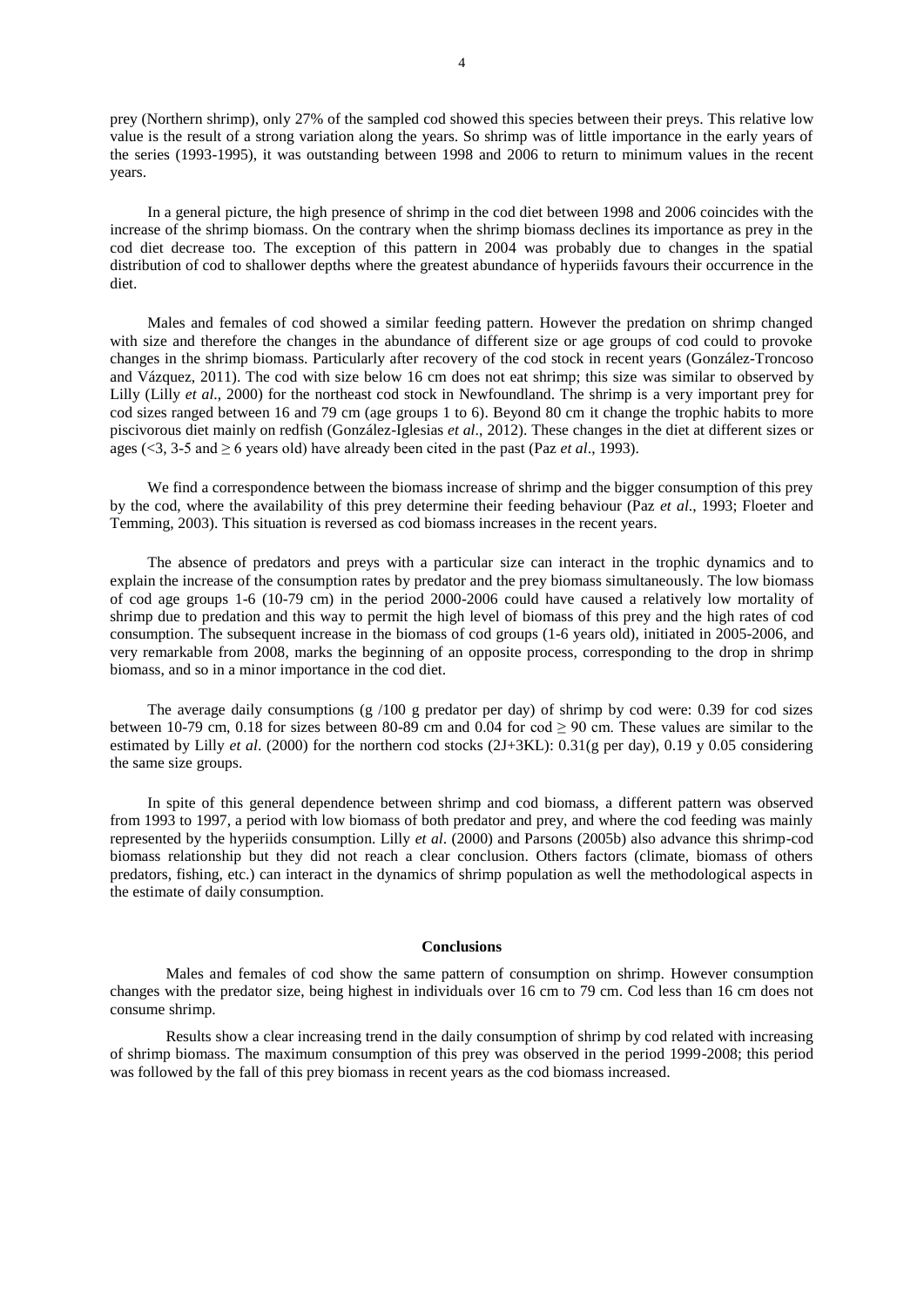### **References**

- Albikovskaya, L. K.; 0. V. Gerasimova and S. M. Kotlyarov. 1988. Feeding peculiarities of the main commercial fishes on the Flemish Cap and northern Newfoundland Banks in spring-summer 1987. *NAFO SCR Doc.* 88/22, Serial No. N1458.
- Braaten, B. and S. L. Gokstad. 1980. Appetite feeding experiments with cod preliminary results. *Int. Count. Explor. Sea, Maricult. Comm. C. M*. 1980/F:20, 11p.
- Casas, J. M. and J. Paz. 1994. Diet of Flemish Cap cod with particular referente to predation on redfish: 1988-93. *NAFO SCR* 94/24, Serial No. N2390.
- Casas, J. M. and D. González-Troncoso. 2011. Results from bottom trawl survey on Flemish Cap of june-july 2010. *NAFO SCR* 11/021, Serial No. N5904.
- Floeter, J. and A. Temming. 2003. Explaining diet composition of North Sea cod (*Gadus morhua*): prey size preference vs. prey availability. *Can. J. Fish. Aquat. Sci.* **60**: 140-150.
- González Iglesias, C., F. González–Costas and D. González–Troncoso. 2012. Atlantic cod predation on redfish in Flemish Cap. *NAFO SCR Doc*. 12/027, Serial No. N6053
- González-Troncoso, D. and A. Vázquez, 2011. Assessment of the cod stock in NAFO Division 3M. *NAFO SCR Doc*. 11/38, Serial No. N5926.
- Lilly, G. R., D. G. Parsons and D. W. Kulka. 2000. Was the increase in shrimp biomass on the northeast Newfoundland shelf a consequence of a realease in predation pressure from cod?. *J. Northw. Atl. Fish. Sci.* **27**: 45-61.
- Livingston, P. A., and B. J. Goiney, Jr. 1984. Bibliography on daily food ration of fishes. NOAA Technical Memorandum NMFS F/NWC-63.
- Parsons, D. G. 2005a. Predators of northern shrimp, *Pandalus borealis* (Pandalidae), throughout the North Atlantic. *Marine Biology Research*, 1: 48-58.
- Parsons, D. G. 2005b. Interactions between northern shrimp, *Pandalus borealis* (Pandalidae), and its key predators within the eastern Newfoundland and Labrador marine ecosystem. *Marine Biology Research*, 1: 59-67.
- Olaso, I. 1990. Distribución y abundancia del megabentos invertebrado en fondos de la plataforma Cantábrica. *Bol. Inst. Esp. Oceanogr. Publ. Esp*. No. 5, 128 p.
- Orlova, E. L., and A. K. Chumakov. 1993. Comparative study of the intensity of feeding of cod (*Gadus morhua*) off Newfoundland and of the southern Barents Sea. *NAFO Sci. Coun. Studies*, 18: 91-92.
- Paz, J.; M. Casas and G. Pérez-Gándaras. 1993. The feeding of Cod (*Gadus morhua*) on Flemish Cap 1989-90. N*AFO Scientific Coun. Studies,* **19**: 41-50.
- Rodríguez-Marín. 1995. [Feeding relationships of demersal fish in Flemish Cap in summer, 1993-1994.](http://archive.nafo.int/open/sc/1995/scr-95-104.pdf) *NAFO SCR Doc* 95/104, Serial No. N2627.
- Rodríguez-Marín, E., A. Punzón , J. Paz and I. Olaso. 1994. [Feeding relationships of demersal fish in Flemish](http://archive.nafo.int/open/sc/1995/scr-95-104.pdf)  [Cap in summer, 1993-1994.](http://archive.nafo.int/open/sc/1995/scr-95-104.pdf) *NAFO SCR Doc*. 94/35, Serial No. N2403.
- Román, E., C. González and E. Ceballos. 2004. [Food and feeding of most abundant fish species in Flemish Cap.](http://archive.nafo.int/open/sc/2004/scr04-058.pdf) *NAFO SCR Doc*. 04/58, Serial No. N5018.
- Torres, P., E. Rodríguez-Marín and I. Loureiro. 2000. Preliminary results from feeding analysis for the most abundant demersal fishes in Flemish Cap during summer (1993-2000). *NAFO SCR Doc*. 00/60, Serial No. N4302.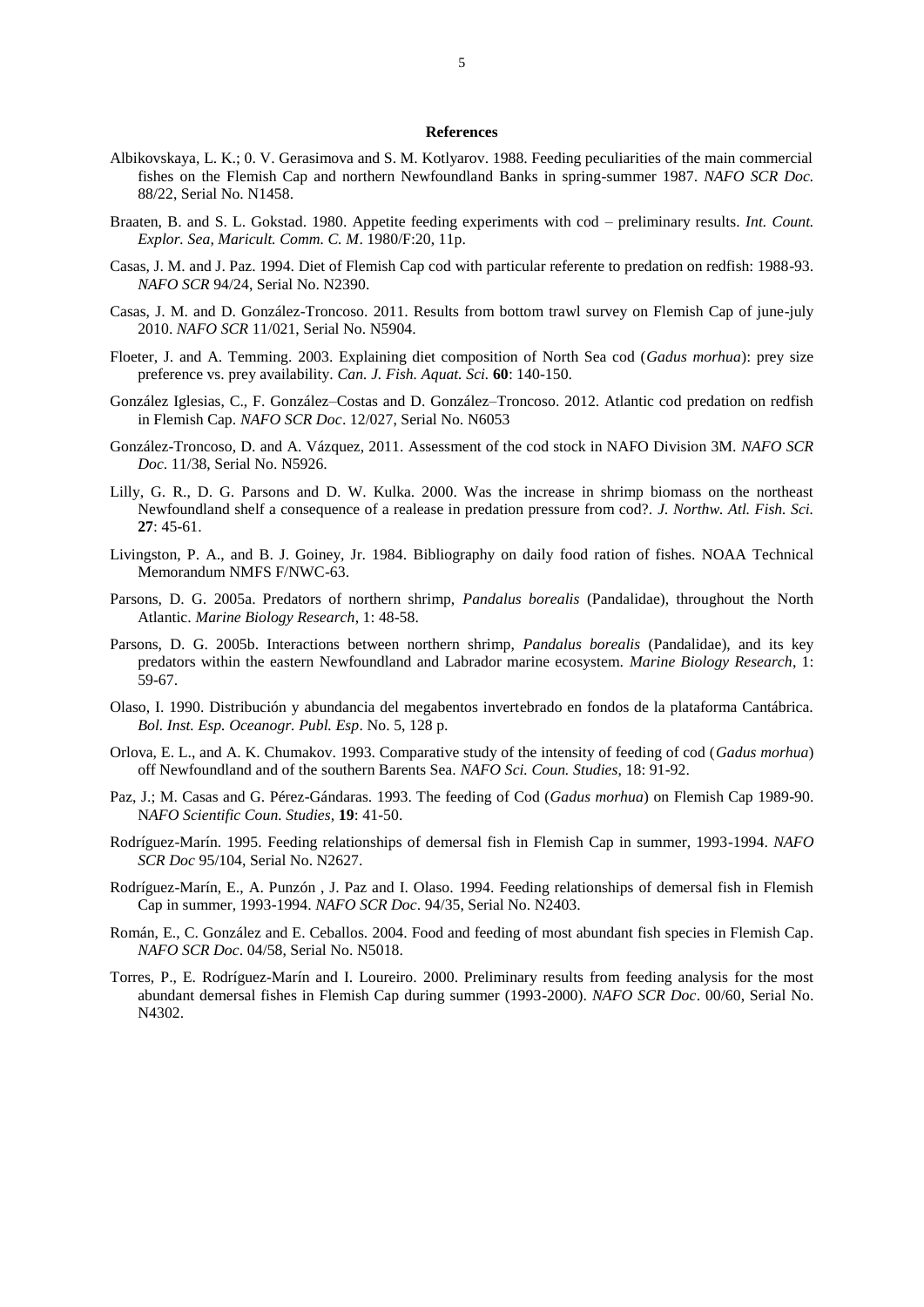| Cap 1995-2012. |          |                 |         |       |      |       | Size range (TL, cm) |         | Depth $(m)$ |             | Indivs. with stomach |         |       |  |  |
|----------------|----------|-----------------|---------|-------|------|-------|---------------------|---------|-------------|-------------|----------------------|---------|-------|--|--|
| Year           | Month    | No. individuals |         |       |      | Males |                     | Females |             | of sampling |                      | content |       |  |  |
|                |          | Males           | Females | Total | Min. | Max.  | Min.                | Max.    | Min.        | Max.        | Males                | Females | Total |  |  |
| 1993           | Jun/July | 406             | 474     | 880   | 14   | 95    | 14                  | 98      | 132         | 389         | 386                  | 459     | 845   |  |  |
| 1994           | July     | 250             | 283     | 533   | 14   | 98    | 16                  | 94      | 151         | 337         | 250                  | 283     | 533   |  |  |
| 1995           | July     | 248             | 235     | 483   | 15   | 86    | 14                  | 102     | 126         | 308         | 248                  | 235     | 483   |  |  |
| 1996           | Jun/July | 196             | 258     | 454   | 17   | 68    | 18                  | 73      | 135         | 315         | 190                  | 250     | 440   |  |  |
| 1997           | Jun/Aug. | 202             | 288     | 490   | 20   | 99    | 19                  | 74      | 133         | 315         | 198                  | 282     | 480   |  |  |
| 1998           | Jul/Aug. | 70              | 106     | 176   | 19   | 70    | 24                  | 90      | 139         | 306         | 70                   | 101     | 171   |  |  |
| 1999           | July     | 70              | 106     | 176   | 30   | 90    | 23                  | 74      | 133         | 332         | 68                   | 106     | 174   |  |  |
| 2000           | July     | 107             | 127     | 234   | 15   | 111   | 18                  | 113     | 135         | 330         | 107                  | 127     | 234   |  |  |
| 2001           | July     | 161             | 208     | 369   | 17   | 80    | 16                  | 106     | 132         | 343         | 155                  | 205     | 360   |  |  |
| 2002           | July     | 109             | 133     | 242   | 32   | 102   | 30                  | 92      | 130         | 332         | 109                  | 133     | 242   |  |  |
| 2003           | June     | 65              | 91      | 156   | 16   | 94    | 17                  | 92      | 130         | 449         | 57                   | 79      | 136   |  |  |
| 2004           | Jul/Aug. | 183             | 233     | 416   | 32   | 97    | 27                  | 99      | 136         | 306         | 183                  | 230     | 413   |  |  |
| 2005           | July     | 167             | 216     | 383   | 15   | 106   | 15                  | 91      | 132         | 256         | 154                  | 203     | 357   |  |  |
| 2006           | July     | 345             | 341     | 686   | 15   | 98    | 15                  | 116     | 134         | 439         | 311                  | 315     | 626   |  |  |
| 2008           | June     | 397             | 434     | 831   | 14   | 106   | 13                  | 108     | 131         | 431         | 387                  | 400     | 787   |  |  |
| 2010           | Jun/July | 261             | 319     | 580   | 15   | 110   | 15                  | 117     | 132         | 484         | 233                  | 286     | 519   |  |  |
| 2012           | Jun/July | 401             | 505     | 906   | 13   | 111   | 13                  | 125     | 139         | 624         | 351                  | 439     | 790   |  |  |
| Total          |          | 3638            | 4357    | 7995  | 13   | 111   | 13                  | 125     | 126         | 624         | 3457                 | 4133    | 7590  |  |  |

Table 1.Characteristics of Atlantic cod (*G. morhua*) sampling in the bottom trawl Survey on Flemish Cap 1993-2012.

Table 2. Characteristics of Atlantic cod individuals with *P. borealis* in the stomach contents sampled in the bottom trawl Survey on Flemish Cap 1993-2012.

|       |       | Indivs. with P. borealis |       |      | Size range (cm) |      | Depth (m) of |      |          |  |  |
|-------|-------|--------------------------|-------|------|-----------------|------|--------------|------|----------|--|--|
| Year  |       | in the stomach contents  |       |      | Males           |      | Females      |      | sampling |  |  |
|       | Males | Females                  | Total | Min. | Max.            | Min. | Max.         | Min. | Max.     |  |  |
| 1993  | 23    | 32                       | 55    | 27   | 83              | 16   | 81           | 148  | 389      |  |  |
| 1994  | 38    | 37                       | 75    | 17   | 83              | 18   | 91           | 151  | 337      |  |  |
| 1995  | 12    | 18                       | 30    | 29   | 61              | 30   | 69           | 145  | 308      |  |  |
| 1996  | 25    | 42                       | 67    | 30   | 68              | 24   | 68           | 135  | 315      |  |  |
| 1997  | 37    | 69                       | 106   | 32   | 99              | 19   | 67           | 158  | 315      |  |  |
| 1998  | 32    | 54                       | 86    | 31   | 70              | 24   | 77           | 160  | 306      |  |  |
| 1999  | 21    | 45                       | 66    | 44   | 64              | 39   | 72           | 133  | 332      |  |  |
| 2000  | 56    | 70                       | 126   | 21   | 92              | 25   | 80           | 155  | 330      |  |  |
| 2001  | 70    | 106                      | 176   | 21   | 80              | 20   | 106          | 149  | 343      |  |  |
| 2002  | 66    | 72                       | 138   | 32   | 102             | 30   | 84           | 130  | 332      |  |  |
| 2003  | 31    | 52                       | 83    | 18   | 94              | 18   | 90           | 130  | 447      |  |  |
| 2004  | 75    | 85                       | 160   | 32   | 97              | 31   | 91           | 138  | 278      |  |  |
| 2005  | 97    | 127                      | 224   | 19   | 106             | 16   | 86           | 132  | 256      |  |  |
| 2006  | 166   | 196                      | 362   | 15   | 97              | 17   | 107          | 141  | 439      |  |  |
| 2008  | 143   | 119                      | 262   | 17   | 99              | 20   | 100          | 131  | 431      |  |  |
| 2010  | 58    | 79                       | 137   | 17   | 89              | 18   | 116          | 161  | 464      |  |  |
| 2012  | 10    | 18                       | 28    | 19   | 88              | 32   | 116          | 257  | 518      |  |  |
| Total | 960   | 1221                     | 2181  | 15   | 106             | 16   | 116          | 130  | 518      |  |  |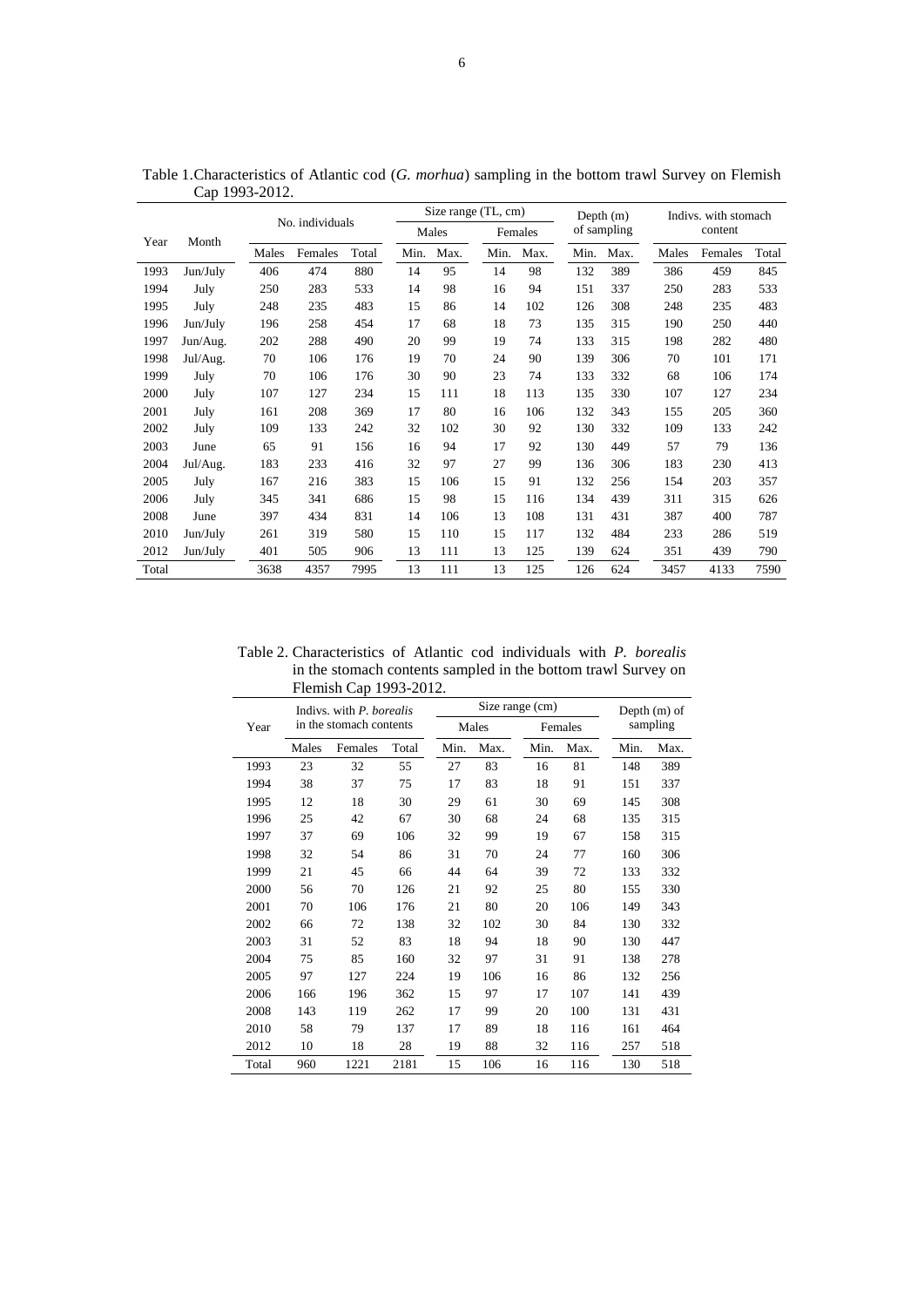|       |       | <b>Feeding Intensity (FI)</b> |       |       | $\mathbf{FI}_{hyperiids}$ |       |       |
|-------|-------|-------------------------------|-------|-------|---------------------------|-------|-------|
|       | Males | Females                       | Total | Males | Females                   | Total | Total |
| 1993  | 95.1  | 96.8                          | 96.0  | 5.7   | 6.8                       | 6.3   | 78.8  |
| 1994  | 100   | 100                           | 100   | 15.2  | 13.1                      | 14.1  | 94.0  |
| 1995  | 100   | 100                           | 100   | 4.8   | 7.7                       | 6.2   | 92.5  |
| 1996  | 96.9  | 96.9                          | 96.9  | 12.8  | 16.3                      | 14.8  | 84.1  |
| 1997  | 98.0  | 97.9                          | 98.0  | 18.3  | 24.0                      | 21.6  | 62.4  |
| 1998  | 100   | 95.3                          | 97.2  | 45.7  | 50.9                      | 48.9  | 76.1  |
| 1999  | 97.1  | 100                           | 98.9  | 30.0  | 42.5                      | 37.5  | 77.8  |
| 2000  | 100   | 100                           | 100   | 52.3  | 55.1                      | 53.8  | 66.7  |
| 2001  | 96.3  | 98.6                          | 97.6  | 43.5  | 51.0                      | 47.7  | 71.0  |
| 2002  | 100   | 100                           | 100   | 60.6  | 54.1                      | 57.0  | 75.2  |
| 2003  | 87.7  | 86.8                          | 87.2  | 47.7  | 57.1                      | 53.2  | 8.3   |
| 2004  | 100   | 98.7                          | 99.3  | 41.0  | 36.5                      | 38.5  | 90.1  |
| 2005  | 92.2  | 94.0                          | 93.2  | 58.1  | 58.8                      | 58.5  | 60.1  |
| 2006  | 90.1  | 92.4                          | 91.3  | 48.1  | 57.5                      | 52.8  | 23.0  |
| 2008  | 97.5  | 92.2                          | 94.7  | 36.0  | 27.4                      | 31.5  | 54.0  |
| 2010  | 89.3  | 89.7                          | 89.5  | 22.2  | 24.8                      | 23.6  | 46.0  |
| 2012  | 87.5  | 86.9                          | 87.2  | 2.5   | 3.6                       | 3.1   | 32.5  |
| Total | 95.0  | 94.9                          | 94.9  | 26.4  | 28.0                      | 27.3  | 62.4  |

Table 3. Feeding Intensity FI, FI*shrimp* and FI*hyperids* of Atlantic cod by year in Flemish Cap (Div. 3M, NAFO).

Table 4.  $\chi^2$  test results.

|                         |                         | Male | Female | Total                 |
|-------------------------|-------------------------|------|--------|-----------------------|
|                         | Without stomach content | 270  | 334    | 604                   |
| $N^{\circ}$ individuals | With other prey         | 2408 | 2802   | 5210                  |
|                         | With P. borealis        | 960  | 1221   | 2181                  |
|                         | Total                   | 3638 | 4357   | 7995                  |
|                         | Value                   | df   |        | Asymp. Sig. (2-sided) |
| Pearson chi-square      | 3.176                   | 2    |        | 0.204                 |
| N of valid cases        | 7995                    |      |        |                       |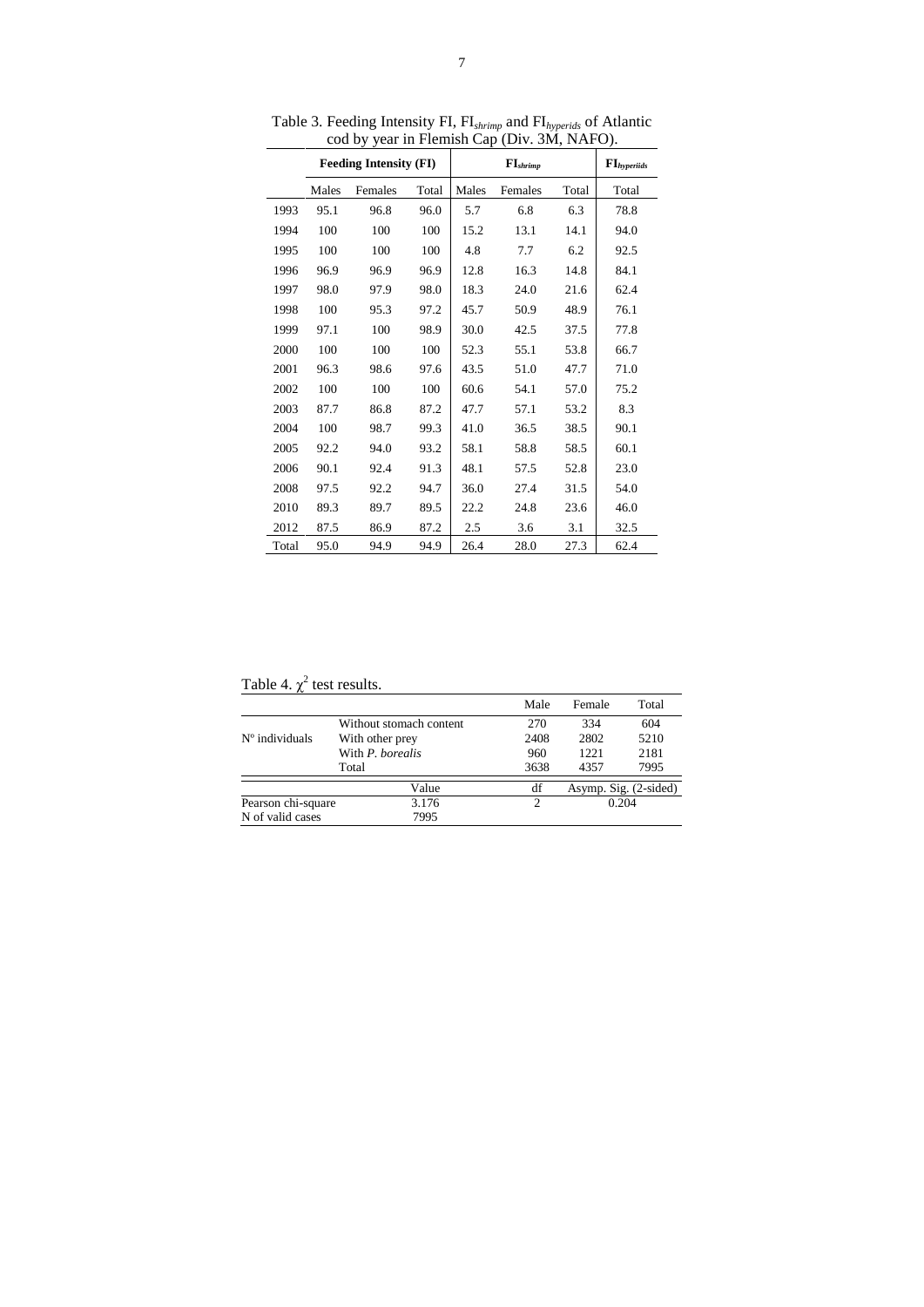Table 5. Shrimp consumption (**MWFI** *shrimp*) by cod observed in EU-survey series on Flemish Cap (NAFO Div. 3M), their percentage regard the total food MWFI *Total* **(% MWFI** *shrimp* ) and shrimp daily ration (g of shrimp/100 g cod predator per day) (**DR** *shrimp*).

|           | U<br>л.                    |              | л.    | . .            |      | $5101$ $010p$ |                |              |              |       |       |       |          |       |          |       |             |       |
|-----------|----------------------------|--------------|-------|----------------|------|---------------|----------------|--------------|--------------|-------|-------|-------|----------|-------|----------|-------|-------------|-------|
|           | Size range of cod          | 1993         | 1994  | 1995           | 1996 | 1997          | 1998           | 1999         | 2000         | 2001  | 2002  | 2003  | 2004     | 2005  | 2006     | 2008  | <b>2010</b> | 2012  |
|           | $MWFI_{shrimp}$            | 0.08         | 0.09  | 0.02           | 0.07 | 0.17          | 0.33           | 0.39         | 0.77         | 0.46  | 0.78  | 0.40  | 0.27     | 0.65  | 0.81     | 0.37  | 0.23        | 0.03  |
|           | 10-79 cm % $MWFI_{shrimp}$ | 5.18         | 4.01  | 1.03           | 2.96 | 7.49          | 12.89          | 22.92        | 37.30        | 32.78 | 37.92 | 40.46 | 12.20    | 38.30 | 48.29    | 24.92 | 14.19       | 3.61  |
|           | $DR$ <sub>shrimp</sub>     | 0.10         | 0.08  | 0.02           | 0.06 | 0.14          | 0.24           | 0.44         | 0.71         | 0.62  | 0.72  | 0.77  | 0.23     | 0.73  | 0.92     | 0.47  | 0.27        | 0.07  |
|           | $MWFI_{\text{shrimp}}$     | 0.08         | 0.01  | $\mathbf{0}$   |      |               |                |              | 0.03         | 0.36  | 0.23  | 0.77  | $\Omega$ | 0.02  | 0.13     | 0.17  | 0.04        | 0.001 |
|           | 80-89 cm % MWFI shrimp     | 5.79         | 0.30  | $\mathbf{0}$   |      |               |                |              | 1.25         | 28.45 | 7.05  | 61.81 | $\Omega$ | 1.28  | 4.82     | 7.02  | 3.25        | 0.093 |
|           | DR $shrimp$                | 0.11         | 0.006 | $\overline{0}$ |      |               |                |              | 0.02         | 0.54  | 0.13  | 1.17  | $\Omega$ | 0.0   | 0.09     | 0.13  | 0.06        | 0.002 |
|           | $MWFI_{shrimp}$            | $\Omega$     | 0.01  | $\mathbf{0}$   |      | 0.31          | $\Omega$       | $\Omega$     | 0.08         | 0.31  | 0.01  | 0.13  | 0.02     | 0.01  | 0.08     | 0.02  | 0.01        | 0.01  |
|           | 90-109 cm% MWFI shrimp     | $\Omega$     | 0.3   | $\mathbf{0}$   |      | 10.0          | $\overline{0}$ | $\mathbf{0}$ | 1.5          | 17.6  | 0.6   | 9.2   | 0.6      | 0.2   | 2.6      | 0.7   | 1.1         | 0.40  |
|           | $DR$ <sub>shrimp</sub>     | $\mathbf{0}$ | 0.01  | $\mathbf{0}$   |      | 0.2           | $\Omega$       | $\mathbf{0}$ | 0.03         | 0.3   | 0.01  | 0.2   | 0.01     | 0.004 | 0.1      | 0.01  | 0.02        | 0.01  |
| $>110$ cm | $MWFI_{\text{shrimp}}$     |              |       |                |      |               |                |              | $\mathbf{0}$ |       |       |       |          |       | $\Omega$ |       | 0.01        | 0.01  |
|           | % MWFI $_{\text{shrimn}}$  |              |       |                |      |               |                |              | $\mathbf{0}$ |       |       |       |          |       | 0        |       | 0.9         | 0.25  |
|           | $DR$ <sub>shrimp</sub>     |              |       |                |      |               |                |              | $\Omega$     |       |       |       |          |       | $\Omega$ |       | 0.02        | 0.005 |
| Total     | $MWFI_{shrimp}$            | 0.08         | 0.09  | 0.02           | 0.07 | 0.17          | 0.33           | 0.39         | 0.74         | 0.46  | 0.75  | 0.41  | 0.27     | 0.63  | 0.75     | 0.33  | 0.18        | 0.03  |

 $0 =$  no consumption on shrimp

mixing  $data = no$  sampling

Table 6. Atlantic cod biomass (tons) at age and daily and annual consumption (tons) of shrimp.

| Atlantic cod mean year biomass at age                                                   |                |              |       |                         |       |                                                         |                |         |              |  |  |  |
|-----------------------------------------------------------------------------------------|----------------|--------------|-------|-------------------------|-------|---------------------------------------------------------|----------------|---------|--------------|--|--|--|
| Size (cm)                                                                               | 10-79          | 10-79        | 10-79 | 10-79                   | 10-79 | 10-79                                                   | 80-89          | $>=$ 90 |              |  |  |  |
| Age                                                                                     | $\mathbf{1}$   | $\mathbf{2}$ | 3     | $\overline{\mathbf{4}}$ | 5     | 6                                                       | $\overline{7}$ | $8+$    | <b>Total</b> |  |  |  |
| 2000                                                                                    | 31             | 12           | 106   | 102                     | 94    | 502                                                     | 1645           | 5       | 2497         |  |  |  |
| 2001                                                                                    | 44             | 125          | 18    | 116                     | 136   | 144                                                     | 633            | 846     | 2060         |  |  |  |
| 2002                                                                                    | $\overline{0}$ | 197          | 245   | 17                      | 138   | 160                                                     | 190            | 1460    | 2406         |  |  |  |
| 2003                                                                                    | 58             | 18           | 360   | 278                     | 29    | 167                                                     | 226            | 1549    | 2685         |  |  |  |
| 2004                                                                                    | 5              | 601          | 67    | 708                     | 509   | 45                                                      | 259            | 2078    | 4271         |  |  |  |
| 2005                                                                                    | 74             | 40           | 1177  | 98                      | 917   | 615                                                     | $\overline{0}$ | 1658    | 4579         |  |  |  |
| 2006                                                                                    | 738            | 2210         | 48    | 1737                    | 120   | 1151                                                    | 720            | 220     | 6943         |  |  |  |
| 2008                                                                                    | 491            | 2783         | 8055  | 5993                    | 75    | 2211                                                    | 152            | 524     | 20284        |  |  |  |
| 2010                                                                                    | 1476           | 3850         | 5058  | 7805                    | 11331 | 7094                                                    | 137            | 4323    | 41074        |  |  |  |
| Estimate of shrimp daily ration by Atlantic cod at age (gr of shrimp per 100 gr of cod) |                |              |       |                         |       |                                                         |                |         |              |  |  |  |
| 2000                                                                                    | 0.71           | 0.71         | 0.71  | 0.71                    | 0.71  | 0.71                                                    | 0.02           | 0.03    |              |  |  |  |
| 2001                                                                                    | 0.62           | 0.62         | 0.62  | 0.62                    | 0.62  | 0.62                                                    | 0.54           | 0.33    |              |  |  |  |
| 2002                                                                                    | 0.72           | 0.72         | 0.72  | 0.72                    | 0.72  | 0.72                                                    | 0.13           | 0.01    |              |  |  |  |
| 2003                                                                                    | 0.77           | 0.77         | 0.77  | 0.77                    | 0.77  | 0.77                                                    | 1.17           | 0.18    |              |  |  |  |
| 2004                                                                                    | 0.23           | 0.23         | 0.23  | 0.23                    | 0.23  | 0.23                                                    | 0.00           | 0.01    |              |  |  |  |
| 2005                                                                                    | 0.73           | 0.73         | 0.73  | 0.73                    | 0.73  | 0.73                                                    | 0.02           | 0.00    |              |  |  |  |
| 2006                                                                                    | 0.92           | 0.92         | 0.92  | 0.92                    | 0.92  | 0.92                                                    | 0.09           | 0.05    |              |  |  |  |
| 2008                                                                                    | 0.47           | 0.47         | 0.47  | 0.47                    | 0.47  | 0.47                                                    | 0.13           | 0.01    |              |  |  |  |
| 2010                                                                                    | 0.27           | 0.27         | 0.27  | 0.27                    | 0.27  | 0.27                                                    | 0.06           | 0.02    |              |  |  |  |
|                                                                                         |                |              |       |                         |       | Shrimp annual consumption (tons) by Atlantic cod at age |                |         |              |  |  |  |
| 2000                                                                                    | 80             | 31           | 274   | 264                     | 243   | 1299                                                    | 143            | 1       | 2334         |  |  |  |
| 2001                                                                                    | 100            | 284          | 41    | 264                     | 309   | 327                                                     | 1249           | 1030    | 3605         |  |  |  |
| 2002                                                                                    | $\mathbf{0}$   | 518          | 644   | 45                      | 363   | 421                                                     | 93             | 60      | 2143         |  |  |  |
| 2003                                                                                    | 163            | 51           | 1010  | 780                     | 81    | 469                                                     | 969            | 990     | 4512         |  |  |  |
| 2004                                                                                    | $\overline{4}$ | 508          | 57    | 599                     | 430   | 38                                                      | $\mathbf{0}$   | 84      | 1720         |  |  |  |
| 2005                                                                                    | 197            | 106          | 3126  | 260                     | 2436  | 1633                                                    | $\theta$       | 25      | 7783         |  |  |  |
| 2006                                                                                    | 2472           | 7402         | 161   | 5817                    | 402   | 3855                                                    | 241            | 40      | 20389        |  |  |  |
| 2008                                                                                    | 848            | 4809         | 13918 | 10355                   | 130   | 3820                                                    | 74             | 25      | 33979        |  |  |  |
| 2010                                                                                    | 1453           | 3790         | 4979  | 7682                    | 11153 | 6983                                                    | 31             | 343     | 36413        |  |  |  |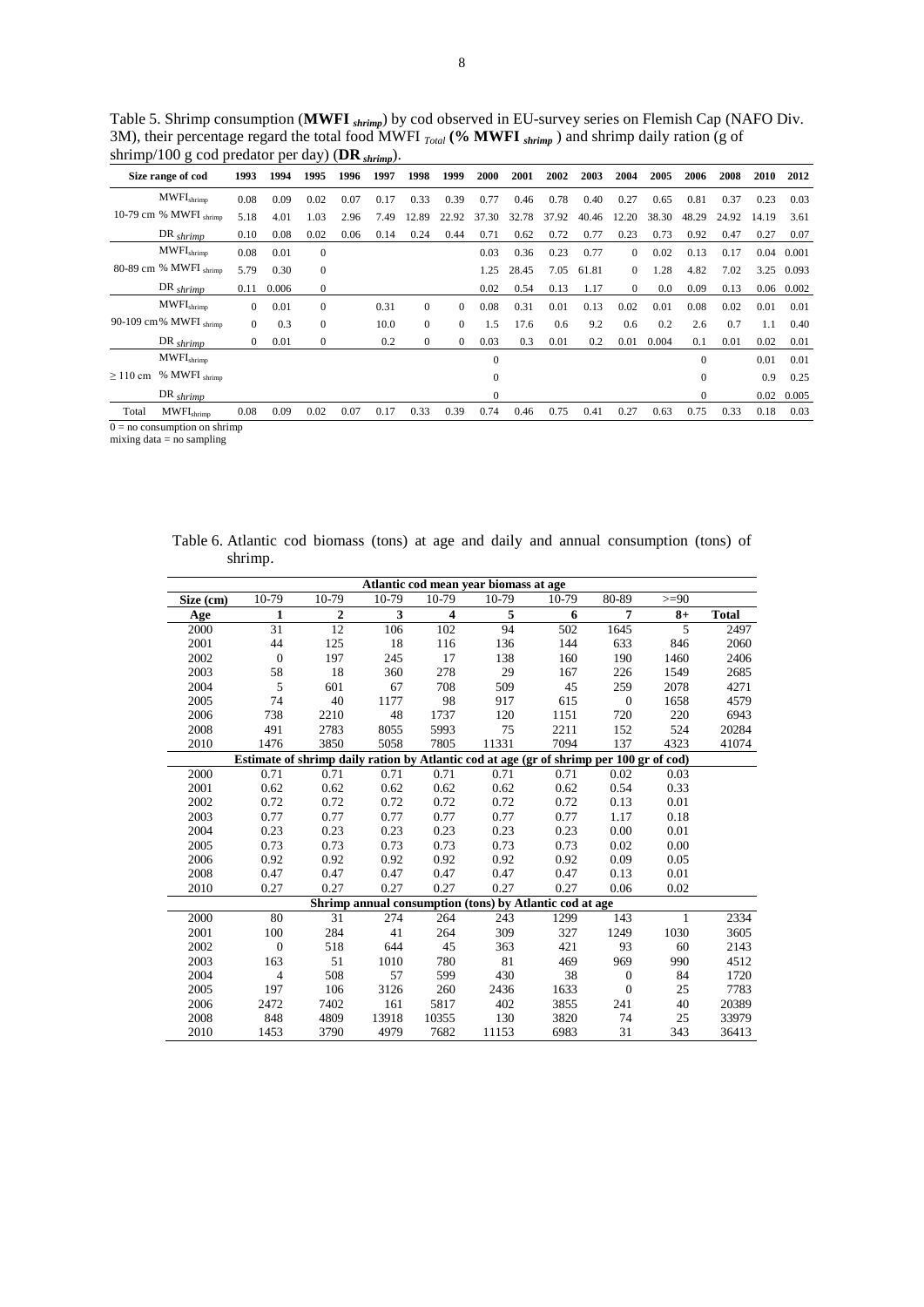

Figure 1. Feeding Intensity: FI*total*, FI*shrimp* and FI*hyperids* of Atlantic cod by year in Flemish Cap (NAFO, Div. 3M) in the historical series.



Figure 2. Shrimp consumption by cod along the years, and Total and Female biomass of *P. borealis* in NAFO Div. 3M.



Figure 3. Total and Shrimp consumption by different cod size groups. Bray–Curtis Similarity of the size ranges of cod in relation to shrimp preyed